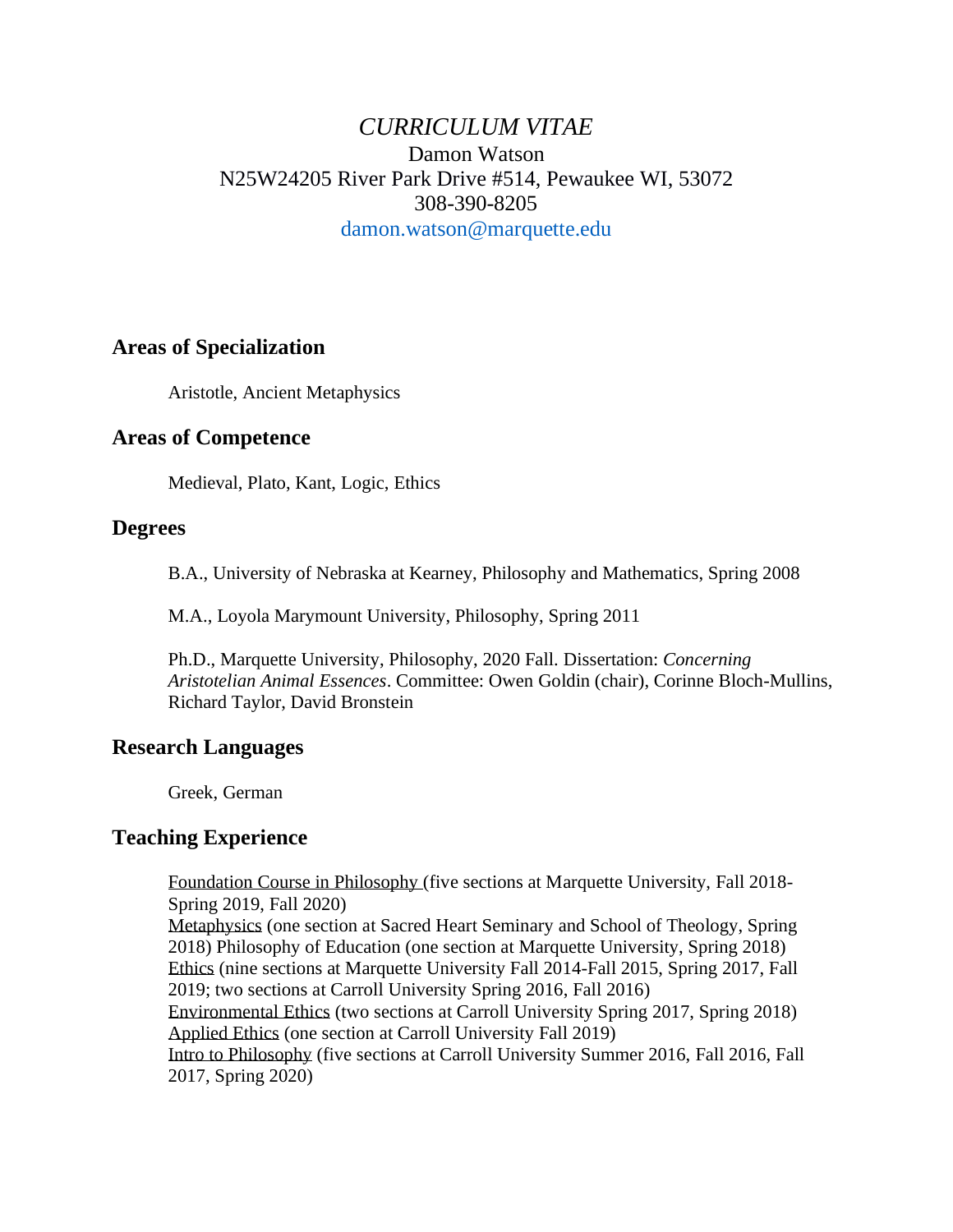Philosophy of Human Nature (eight sections at Marquette University, Fall 2013-Spring 2014, Spring 2016-Fall 2016, Fall 2017) Logic (four sections at Marquette University, Fall 2012-Spring 2013; one section at Carroll University spring 2019) Critical Thinking (one section at Loyola Marymount University, Fall 2010) Basic Math II (one section at Central Community College, Kearney Center, Spring 2009)

# **Scholarly Activities**

Conference Presentations

"The Role of Teleology in Aristotle's Account of the Unity of Definition,"  $31<sup>st</sup>$  annual joint meeting of The Society for Ancient Greek Philosophy with The Society for the Study of Islamic Philosophy and Science, New York, New York, 13 October, 2013

"The Role of Teleology in Aristotle's Account of the Unity of Definition," Annual Aristotle and Aristotelianism Conference SUMMER 2014

"*Nous* as Self-Knowledge in the *Nicomachean Ethics*" European Studies Conference 2014

"Human Thought Thinking Itself in Aristotle" European Studies Conference 2015

"Two versions of the Relation between *Nous* and *Orexis*," European Studies Conference 2016

"The Role of the Beautiful in Aristotelian Biology" European Studies Conference 2017 Service

#### Service

Marquette University: Research Assistant, Fall 2011- Spring 2012

Chaired colloquium session "Aristotle on the Pleasure of Courage," Central Division Meeting of the American Philosophical Association, New Orleans, Louisiana, 21 February 2013

Chaired panel session "Aristotelian Interpretation in Relationship to Heidegger and Nietzsche," 31<sup>st</sup> annual joint meeting of The Society for Ancient Greek Philosophy with The Society for the Study of Islamic Philosophy and Science, New York, New York, 12 October, 2013

Organizational work for "Annual Aristotle and Aristotelianism Conference" 2013, 2014, and 2015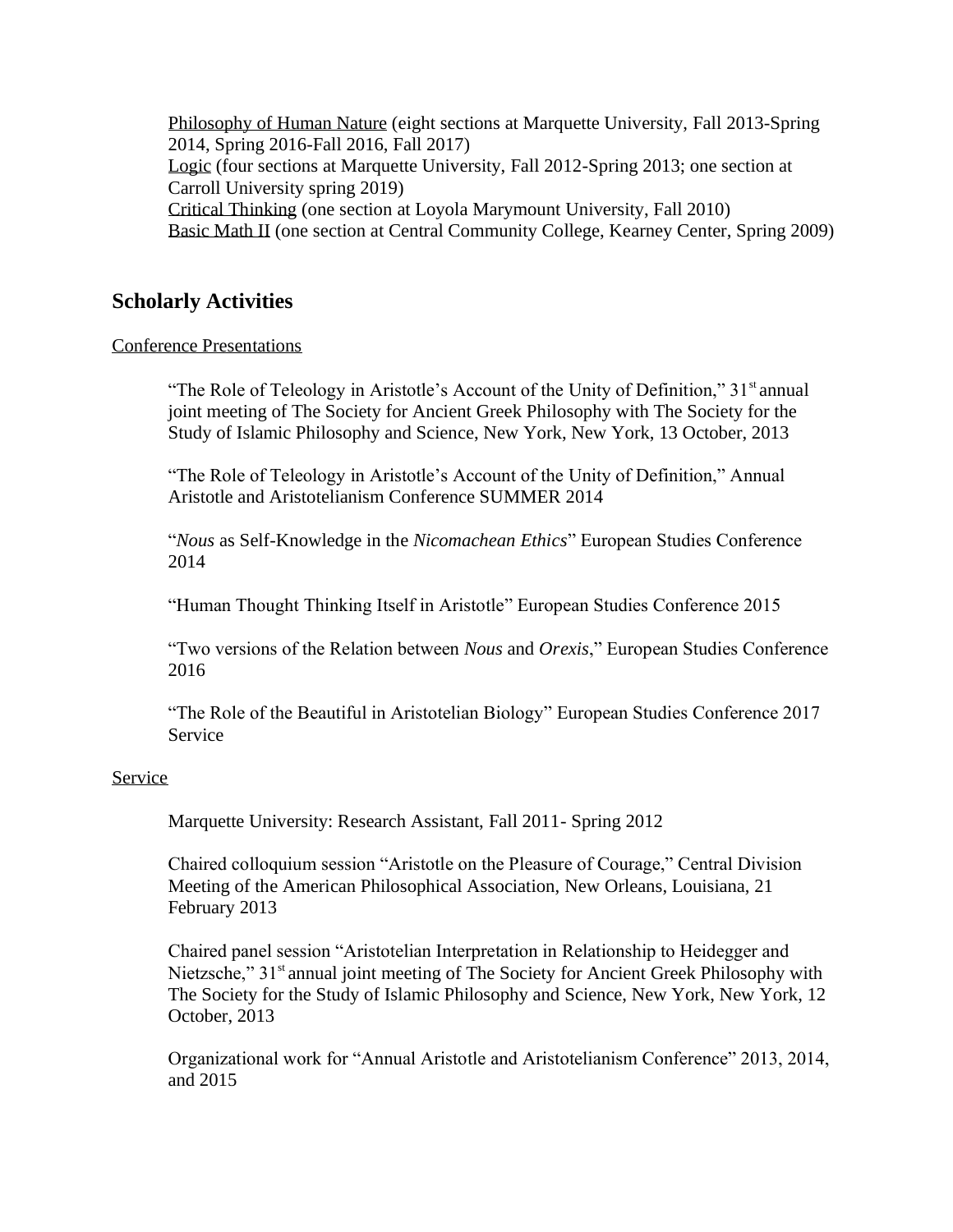Member of editorial team of βιβλιογραφία: *An Online Publication for the History of Philosophy*, (2012-2015)

# **Professional Memberships**

Society for Ancient Greek Philosophy (SAGP) American Philosophical Association (APA)

#### **Academic Honors and Awards**

Bouwsma Scholarship, Philosophy Department, University of Nebraska at Kearney

Welch Family Scholarship for Poetry and Philosophy, Philosophy Department, University of Nebraska at Kearney

Outstanding Graduating Senior in Philosophy, University of Nebraska at Kearney **Outstanding** 

Graduating Senior in Mathematics, University of Nebraska at Kearney Excellence in

Scholarship, Loyola Marymount University

#### **References**

Professor Gene Fendt fendtg@unk.edu Department of Philosophy University of Nebraska at Kearney Thomas Hall, Kearney, NE 68849

Professor Owen Goldin owen.goldin@marquette.edu Department of Philosophy Marquette University PO Box 1881, Milwaukee, WI 53201-1881